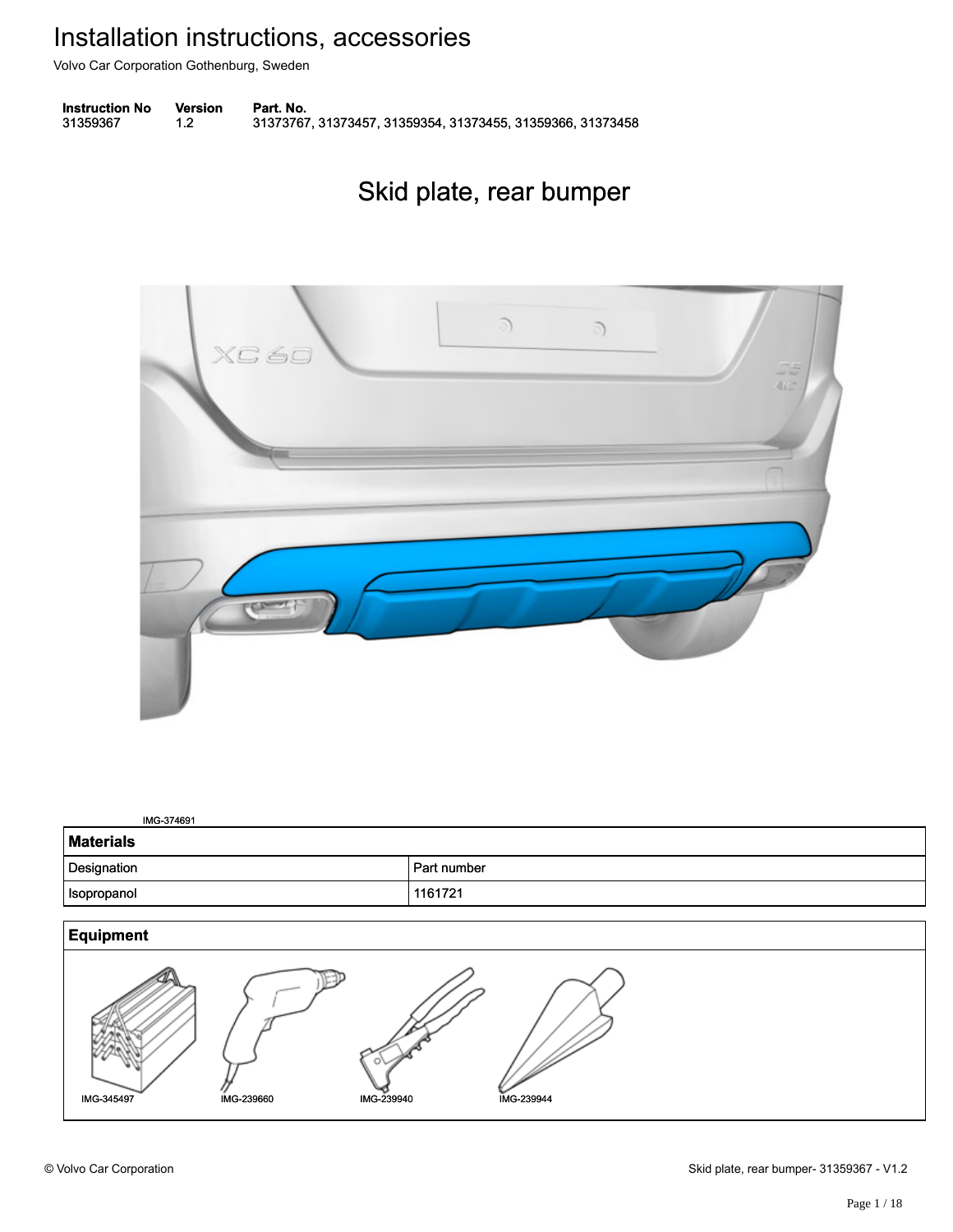Volvo Car Corporation Gothenburg, Sweden

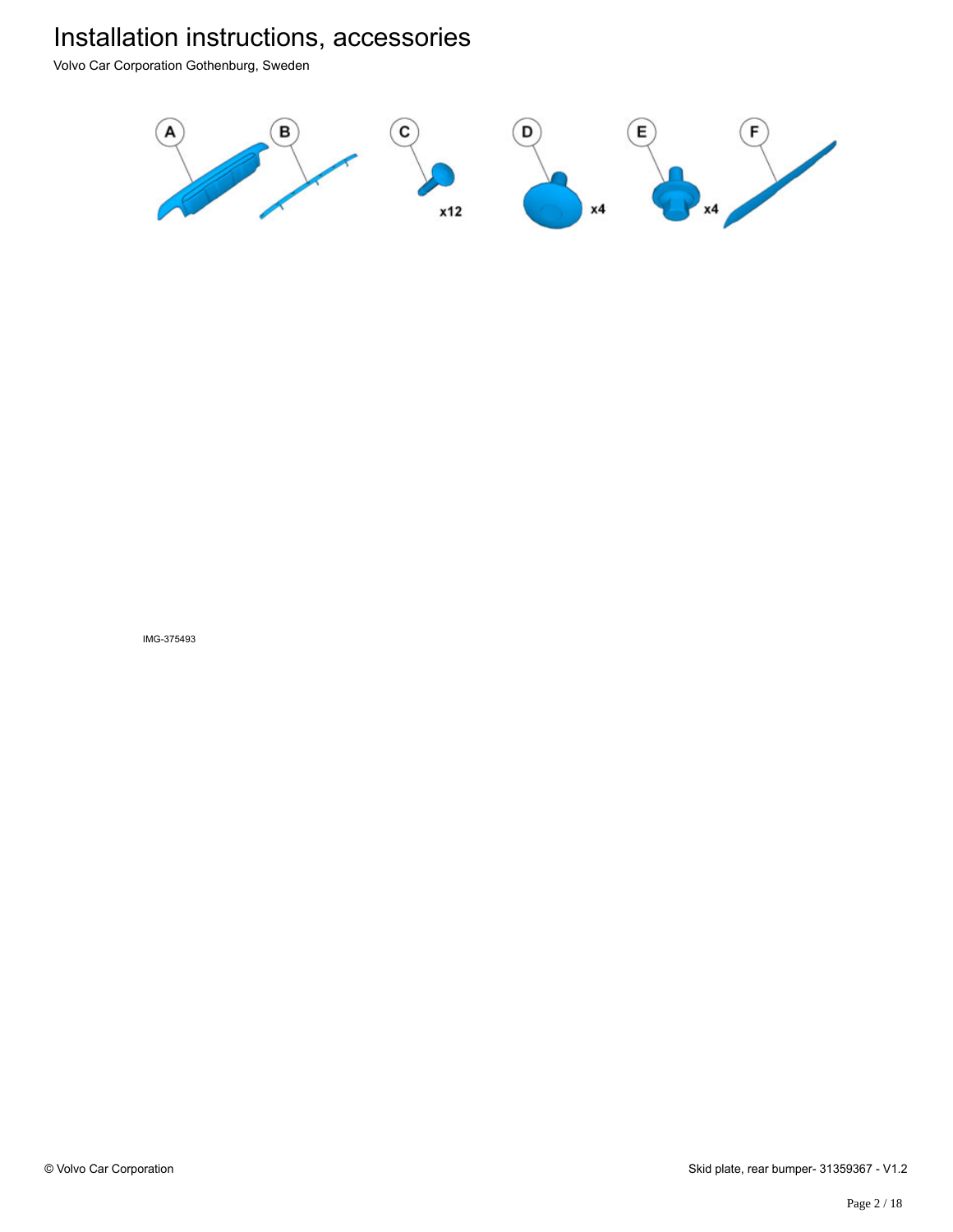|                | <b>Information</b>                                                                                                                                                 |
|----------------|--------------------------------------------------------------------------------------------------------------------------------------------------------------------|
| -1             | Read through all of the instructions before starting installation.                                                                                                 |
|                | Notifications and warning texts are for your safety and to<br>minimise the risk of something breaking during installation.                                         |
|                | Ensure that all tools stated in the instructions are available<br>before starting installation.                                                                    |
|                | Certain steps in the instructions are only presented in the form of<br>images. Explanatory text is also given for more complicated<br>steps.                       |
|                | In the event of any problems with the instructions or the<br>accessory, contact your local Volvo dealer.                                                           |
|                | <b>Color symbols</b>                                                                                                                                               |
| $\overline{c}$ |                                                                                                                                                                    |
| 5<br>3         | Note!<br>This colour chart displays (in colour print and electronic<br>version) the importance of the different colours used in the<br>images of the method steps. |
|                | 1. Used for focused component, the component with<br>which you will do something.                                                                                  |
|                | 2. Used as extra colors when you need to show or<br>differentiate additional parts.                                                                                |
|                | 3. Used for attachments that are to be removed/installed.<br>May be screws, clips, connectors, etc.                                                                |
|                | 4. Used when the component is not fully removed from<br>the vehicle but only hung to the side.                                                                     |
|                | 5. Used for standard tools and special tools.                                                                                                                      |
| IMG-363036     | 6. Used as background color for vehicle components.                                                                                                                |
|                | Applies to unpainted component                                                                                                                                     |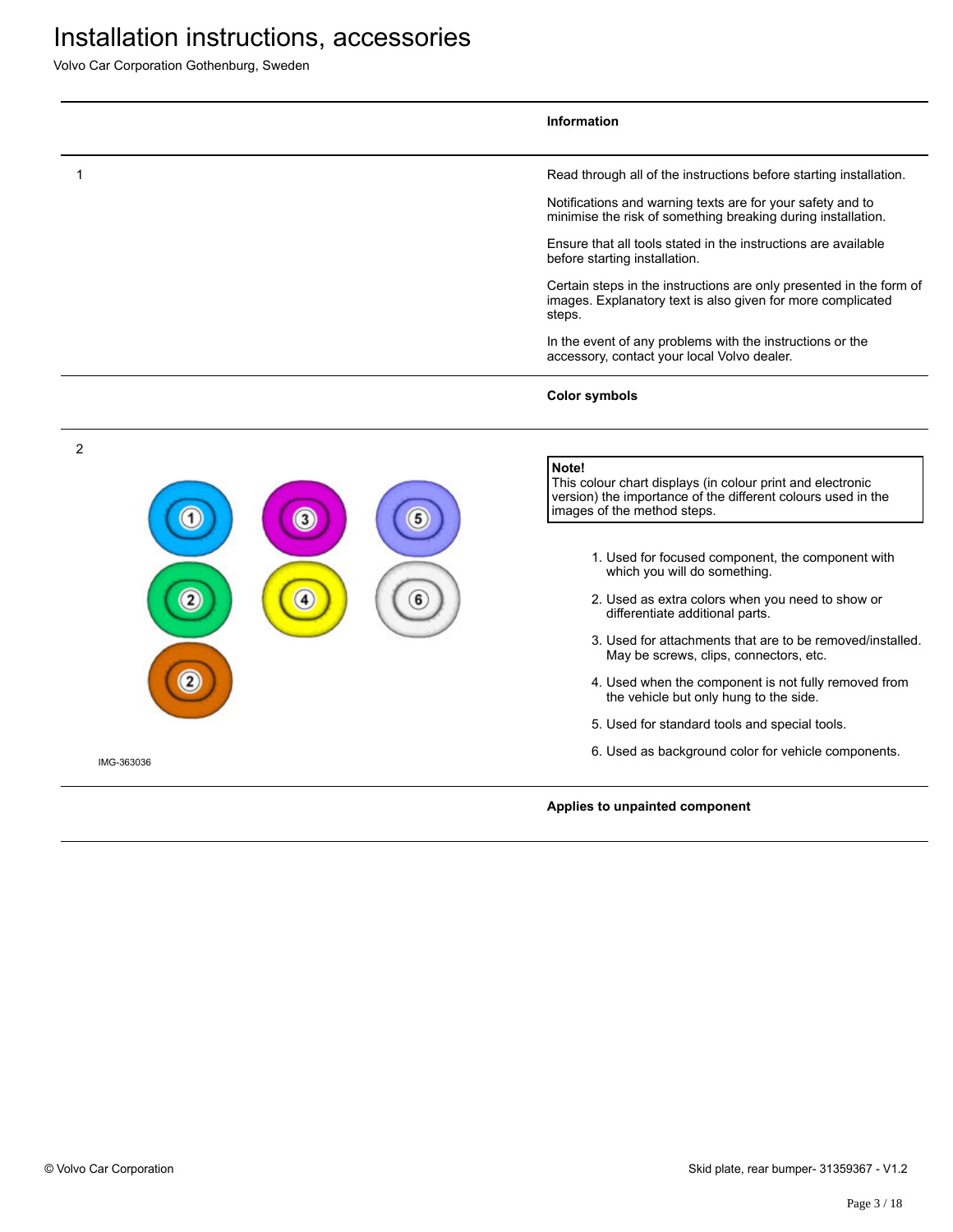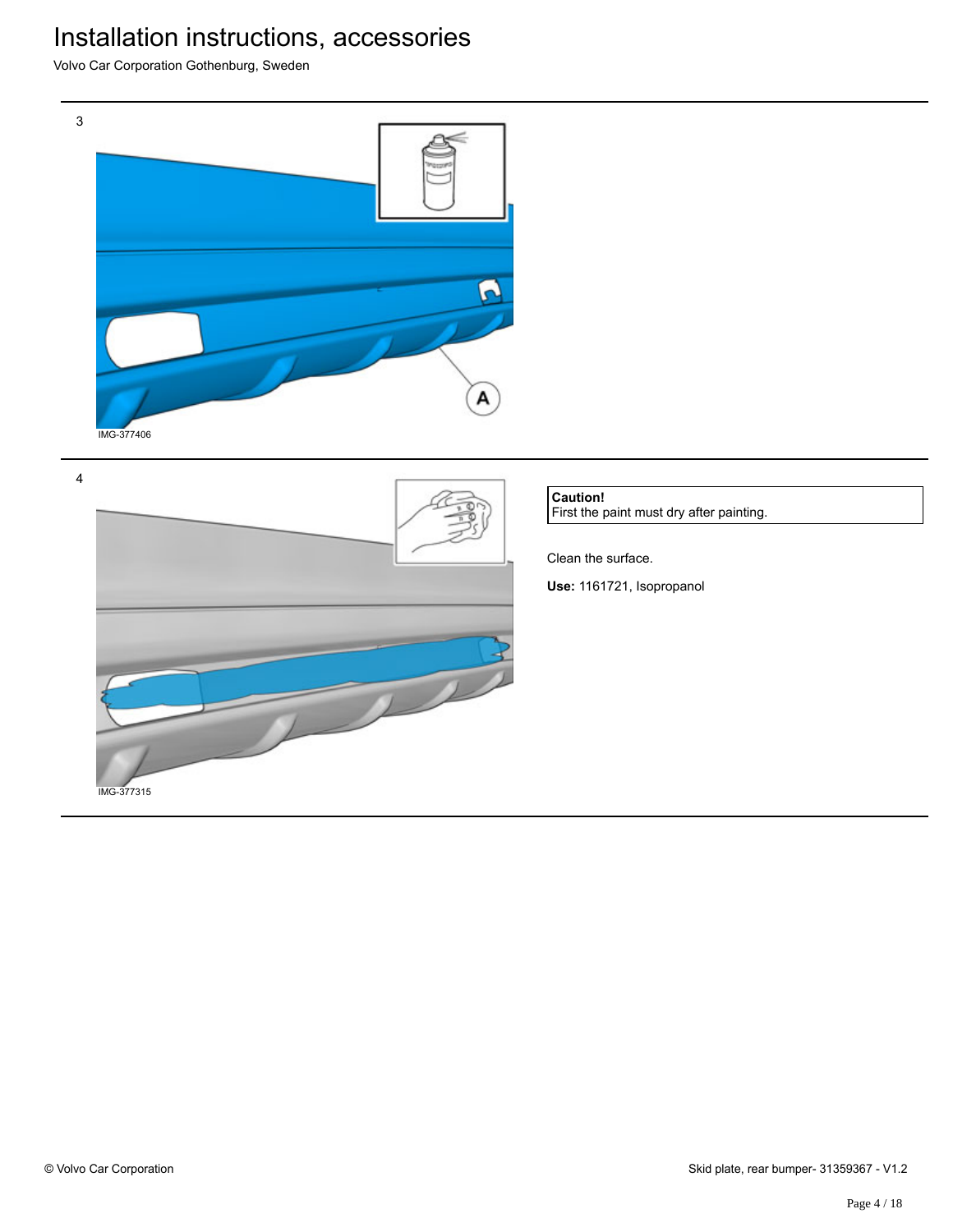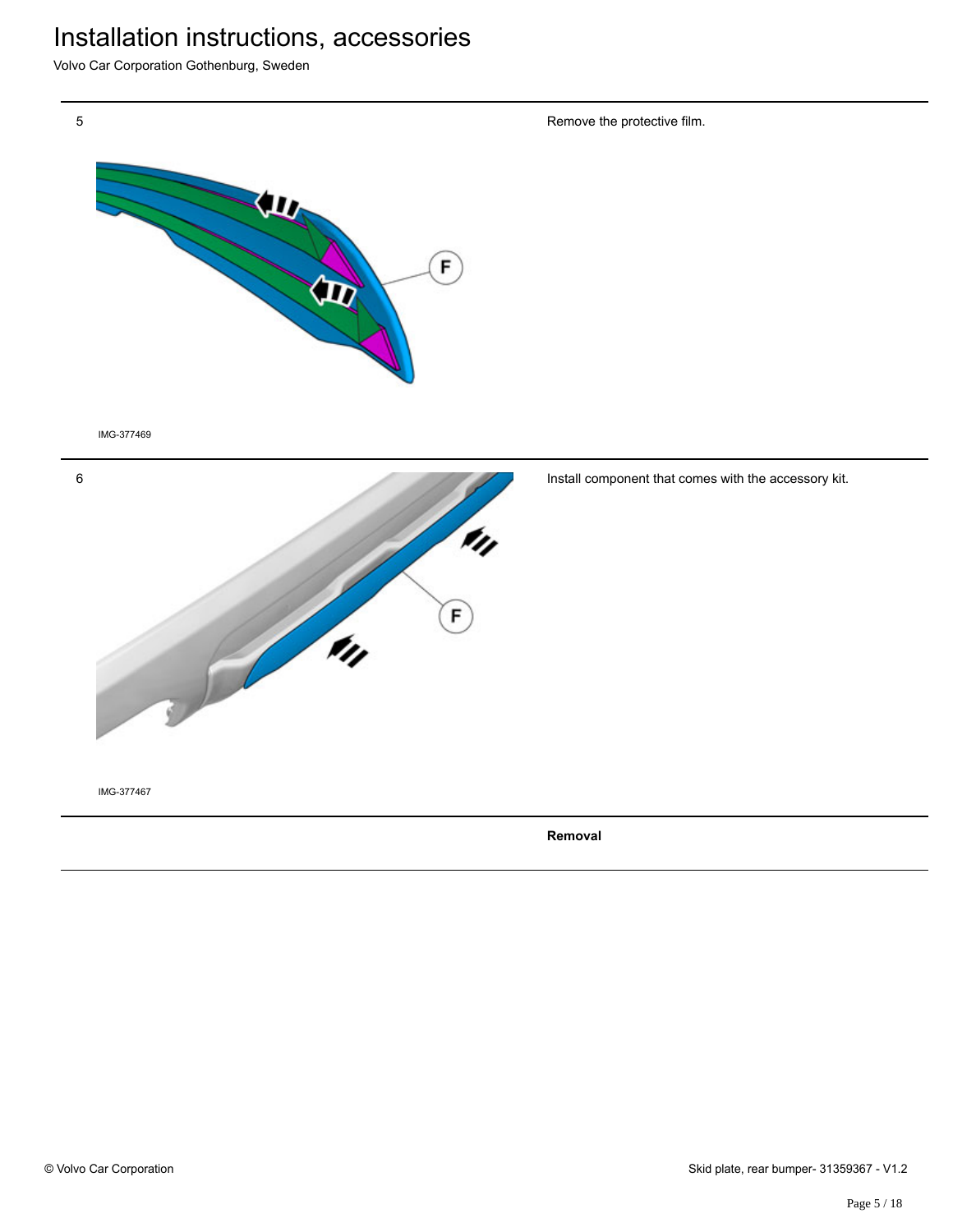Volvo Car Corporation Gothenburg, Sweden



- Remove the clips.
- **Use:** Drift
- Remove the screws.

Remove the screws.

Loosen the component indicated. Do not remove it. On both sides.

8

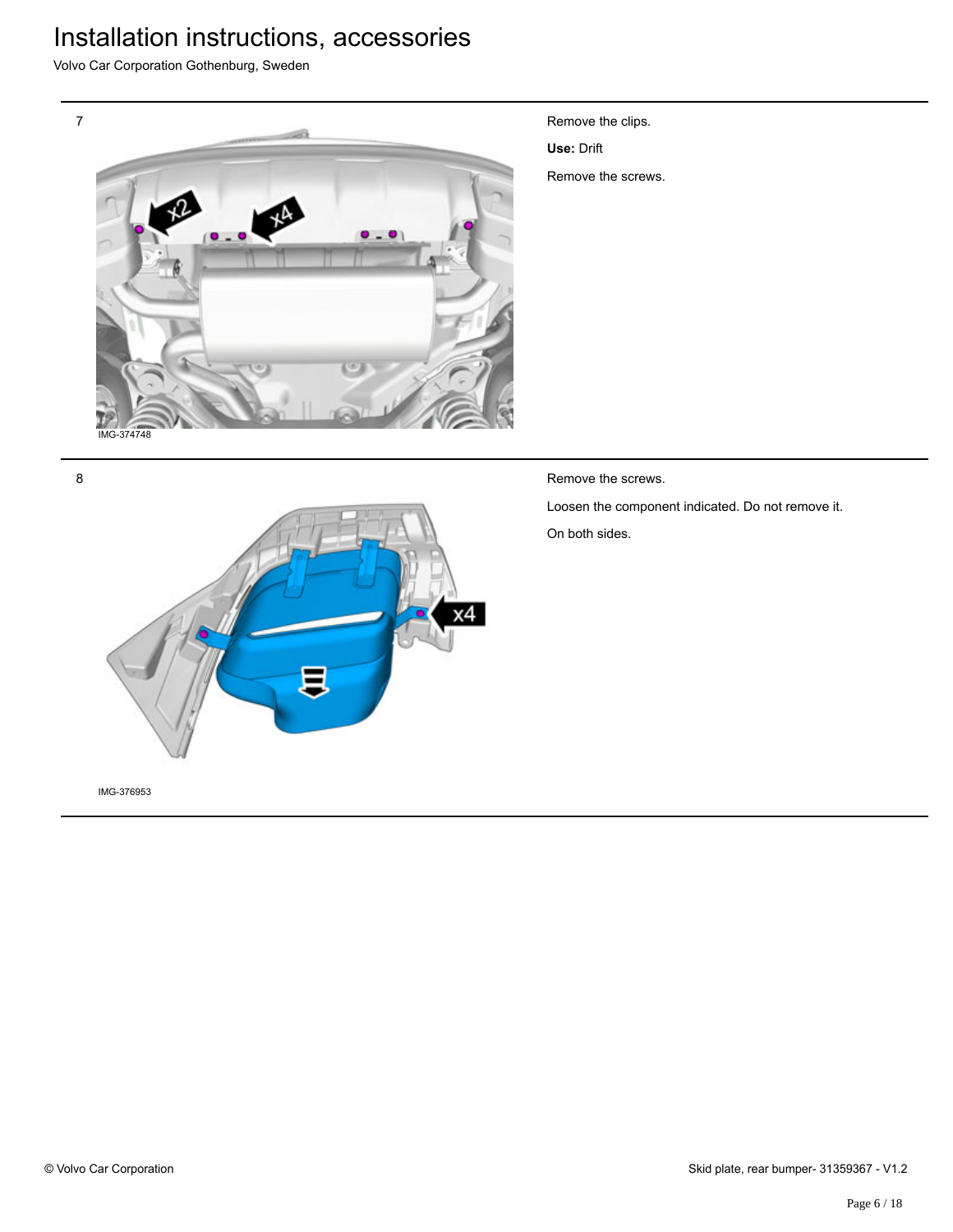Volvo Car Corporation Gothenburg, Sweden



Remove the screws. Remove the clip. On both sides.



Remove the part carefully Remove the panel. On both sides. **Use:** Interior trim remover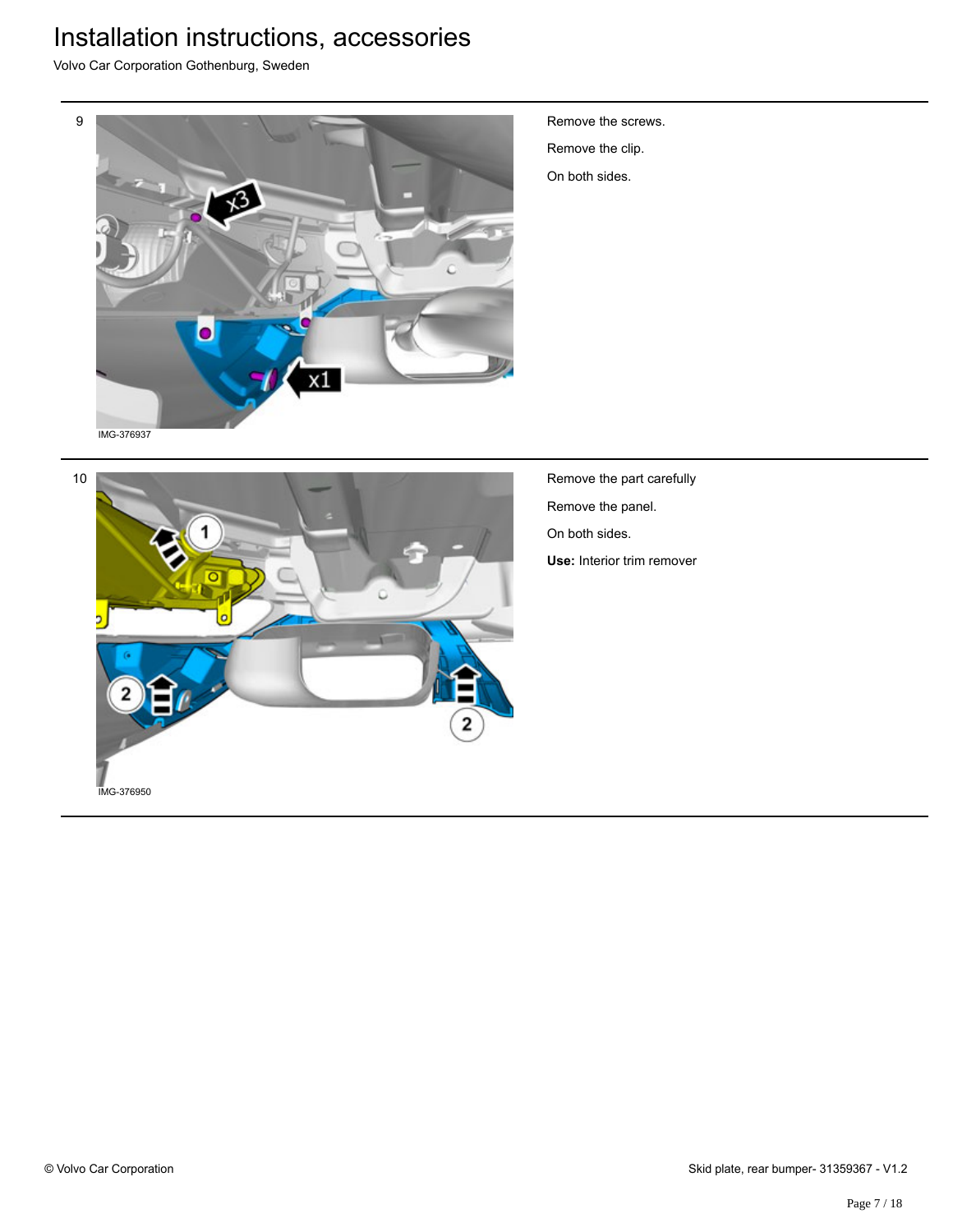Volvo Car Corporation Gothenburg, Sweden



IMG-376844



The part is not to be reused.

**Use:** Interior trim remover

IMG-374759

**Accessory installation**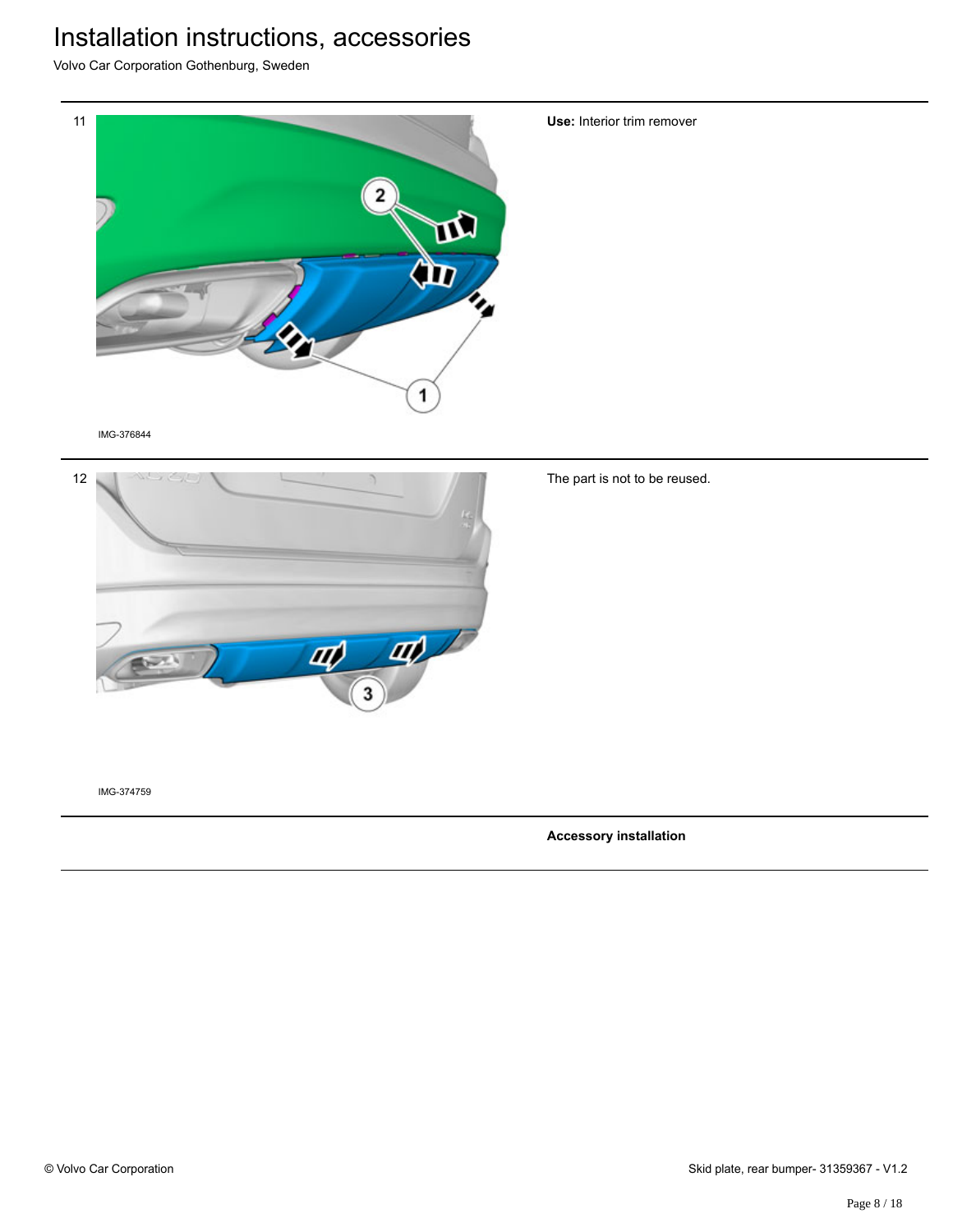Volvo Car Corporation Gothenburg, Sweden



**Note!**

Orientation view

Note the position. On both sides.

Remove the protective film.

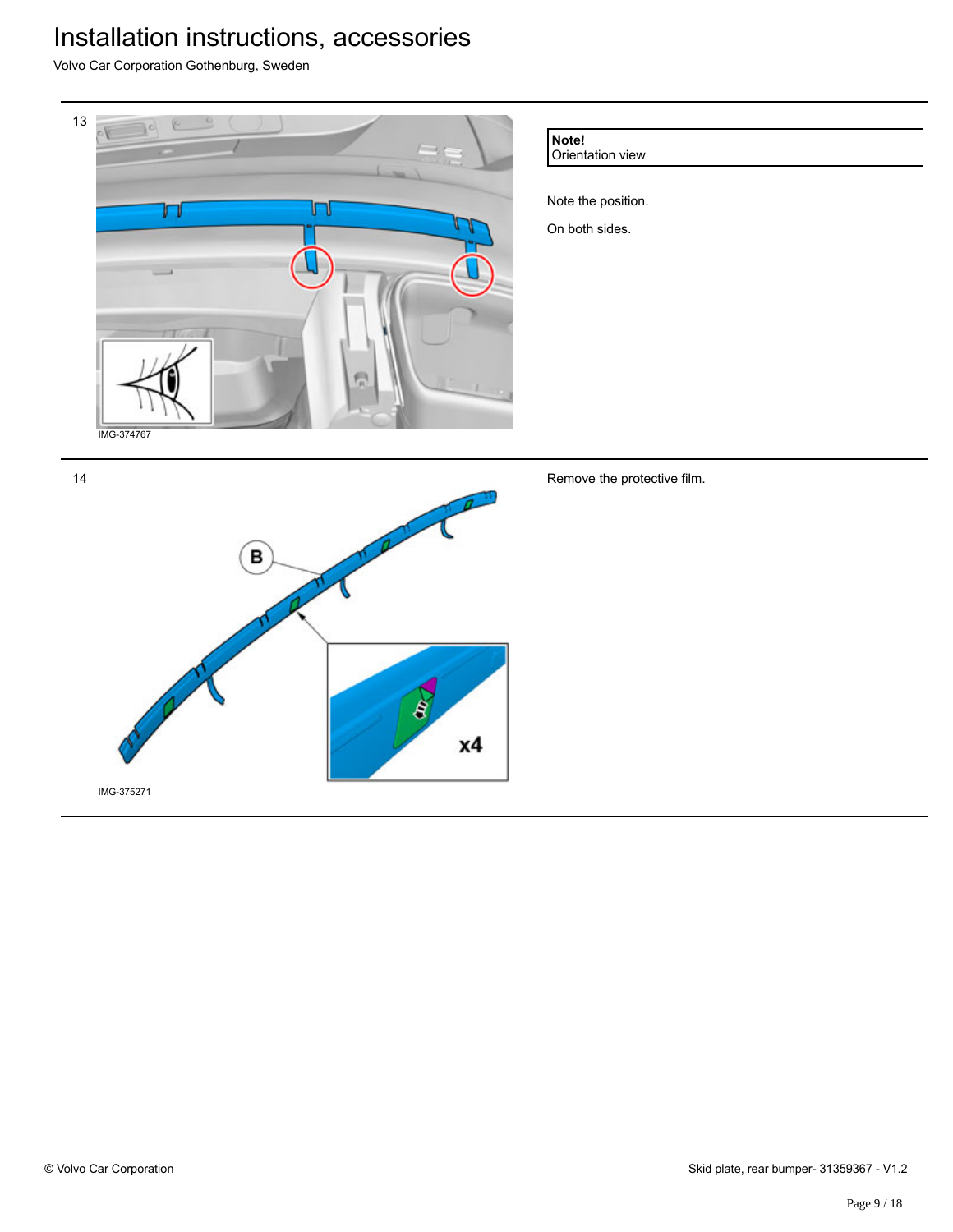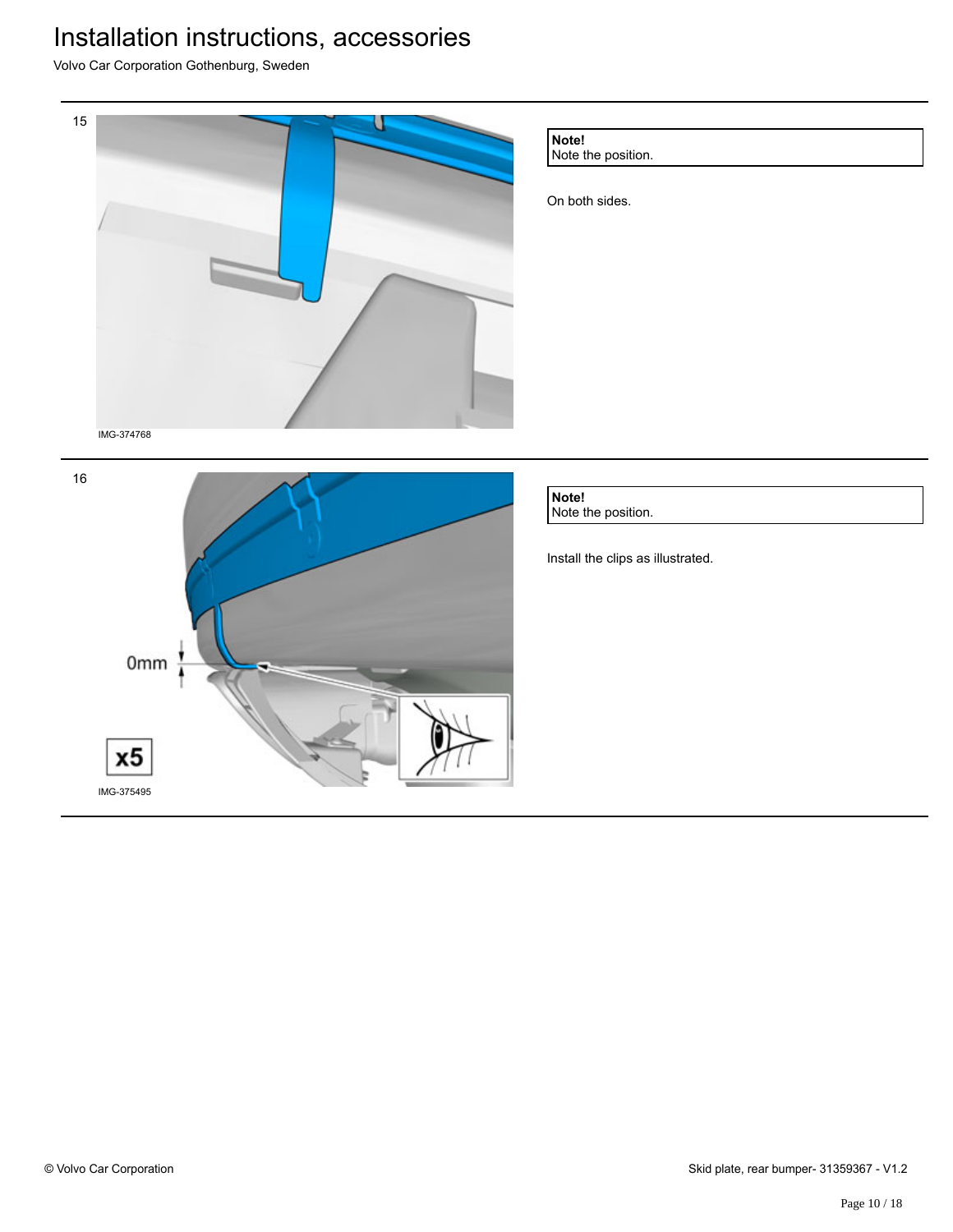Volvo Car Corporation Gothenburg, Sweden



**Note!**

Ensure that the tape is fixed to the surface.

Locate the markings for the positions. Drill the holes.



IMG-375497

**Vehicles with fixed towbar**

**Use:** Pop rivet pliers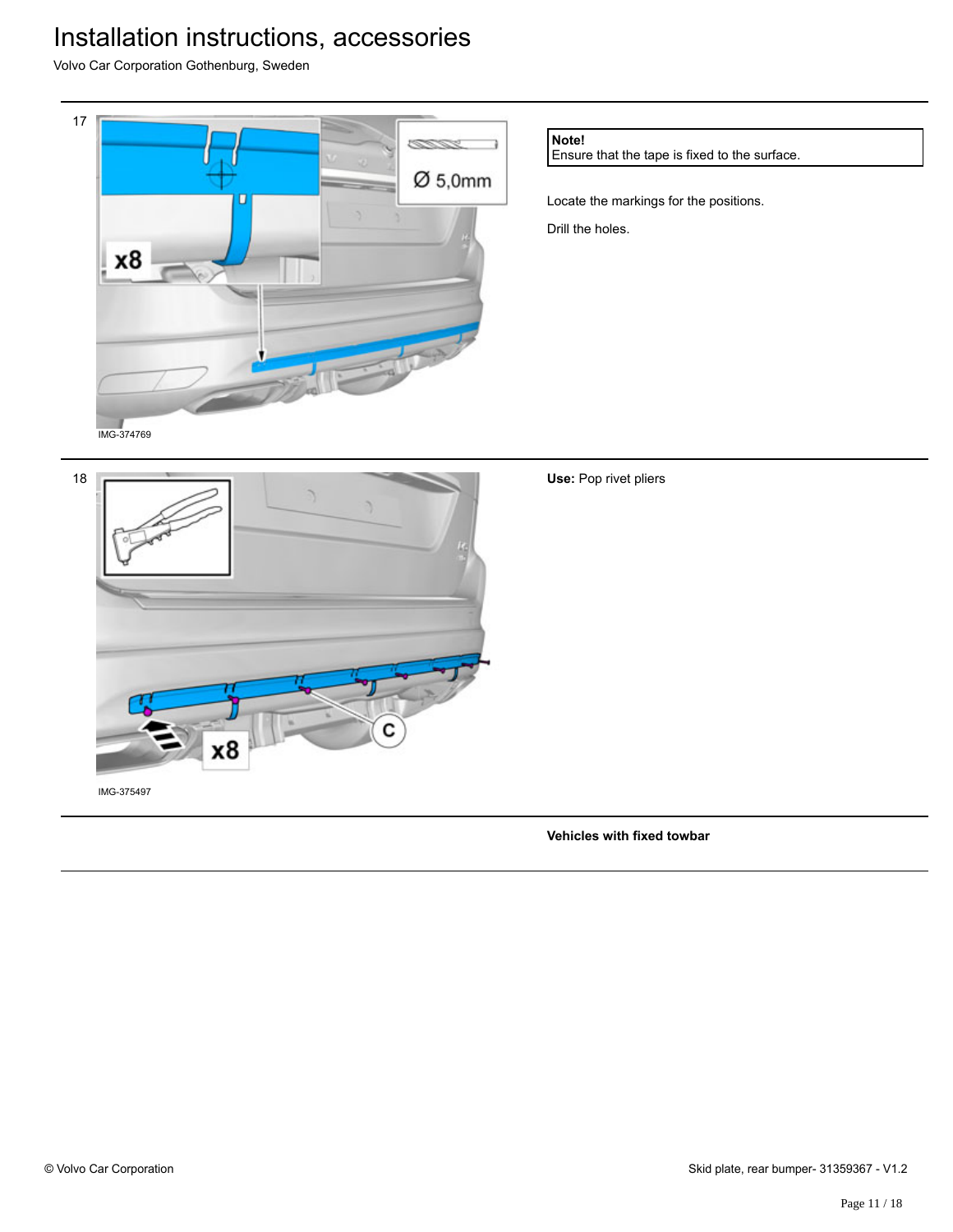Volvo Car Corporation Gothenburg, Sweden



IMG-375518

#### **Vehicles with detachable towbar**

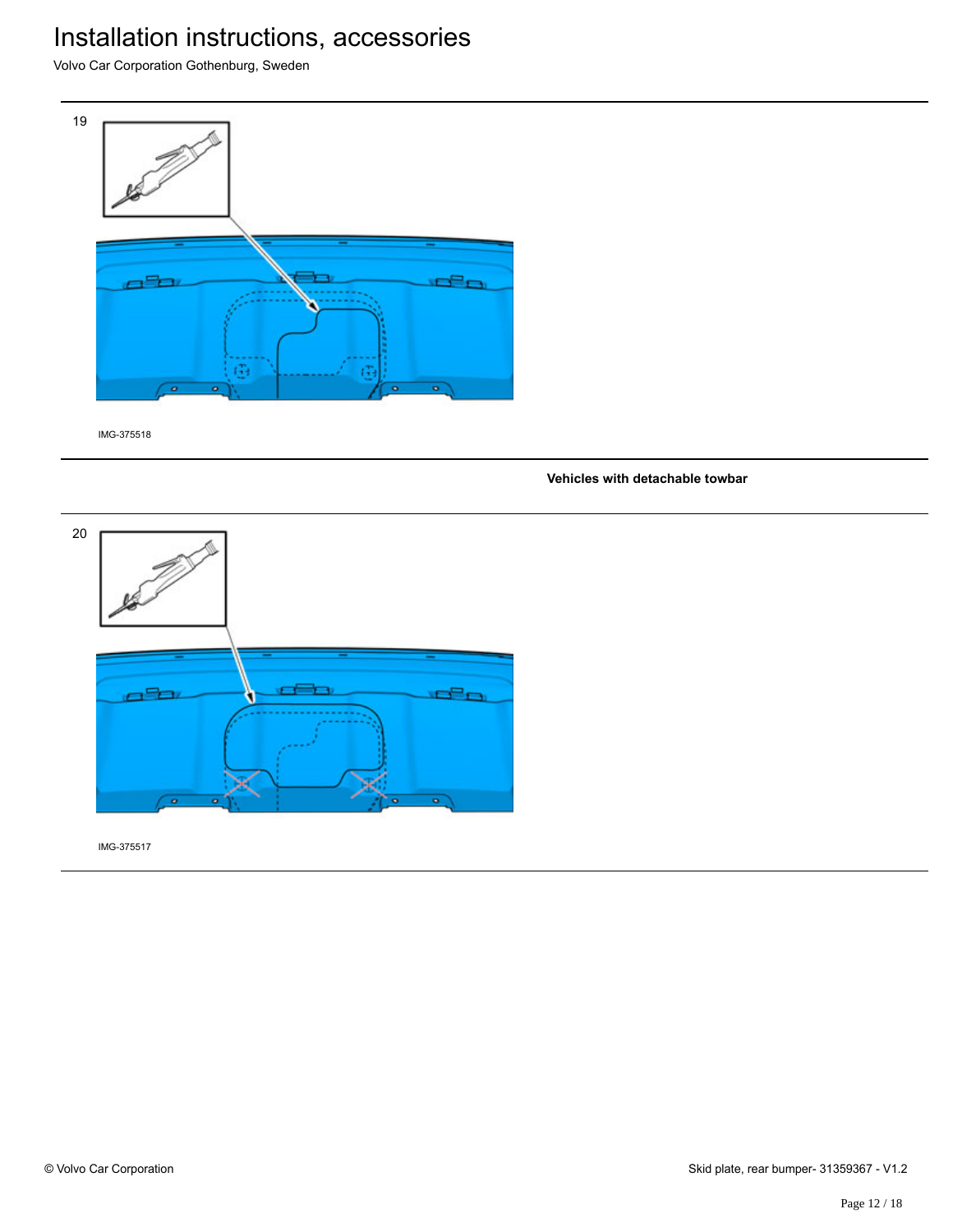Volvo Car Corporation Gothenburg, Sweden



IMG-376894

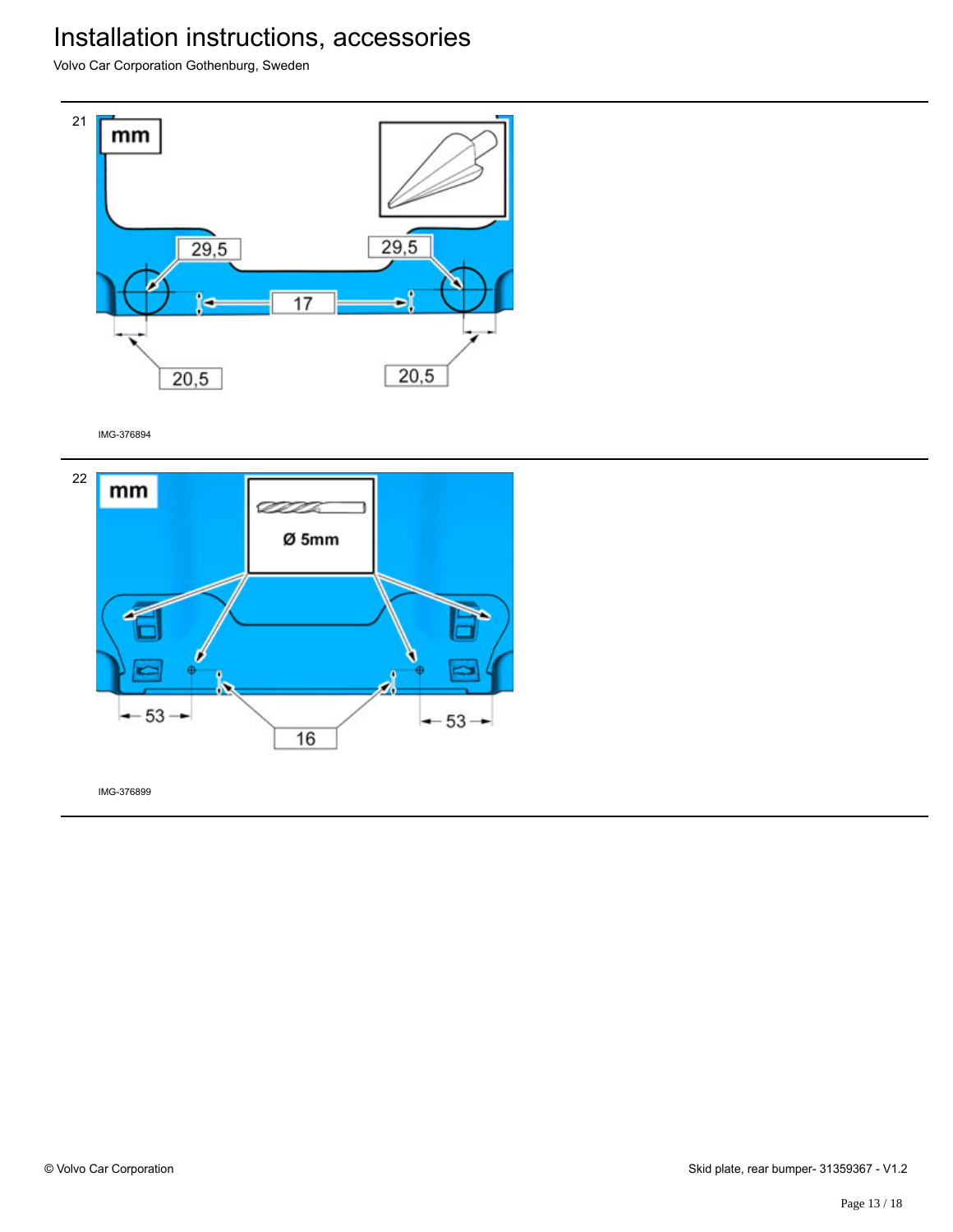Volvo Car Corporation Gothenburg, Sweden



 $x4$ 

IMG-376900



**Vehicles with towbar, Hitch**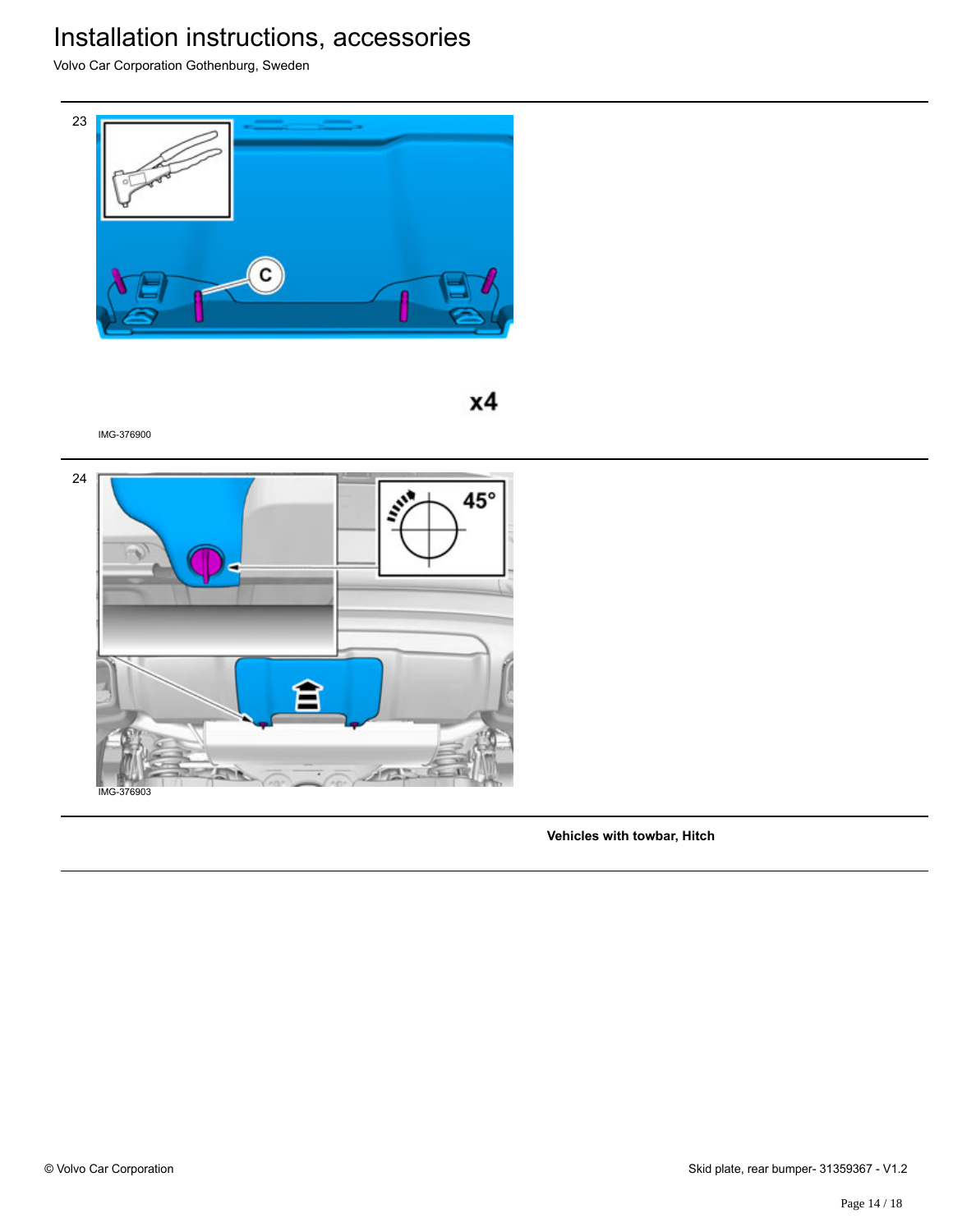Volvo Car Corporation Gothenburg, Sweden



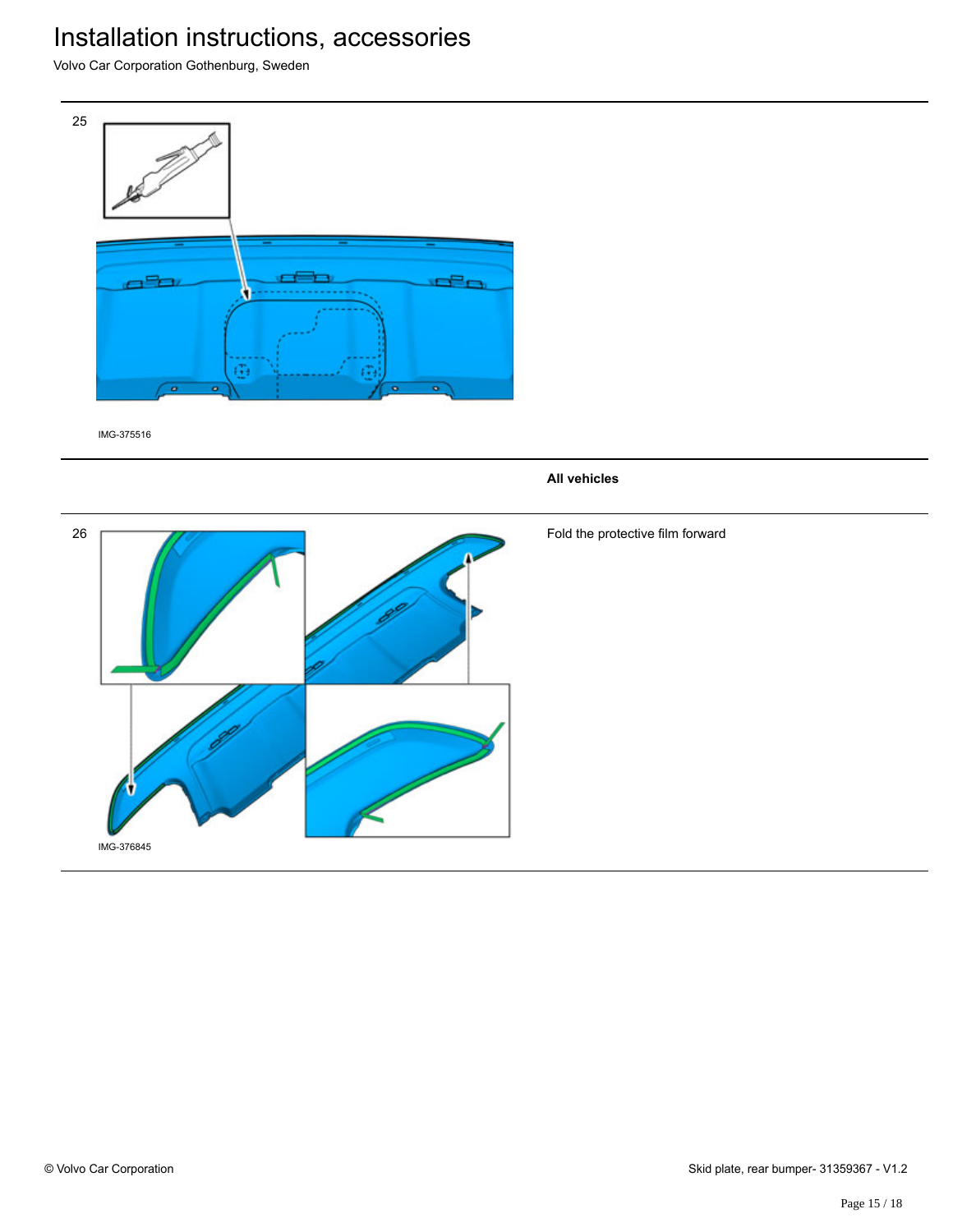Volvo Car Corporation Gothenburg, Sweden



Clean the surface.

**Use:** 1161721, Isopropanol

28

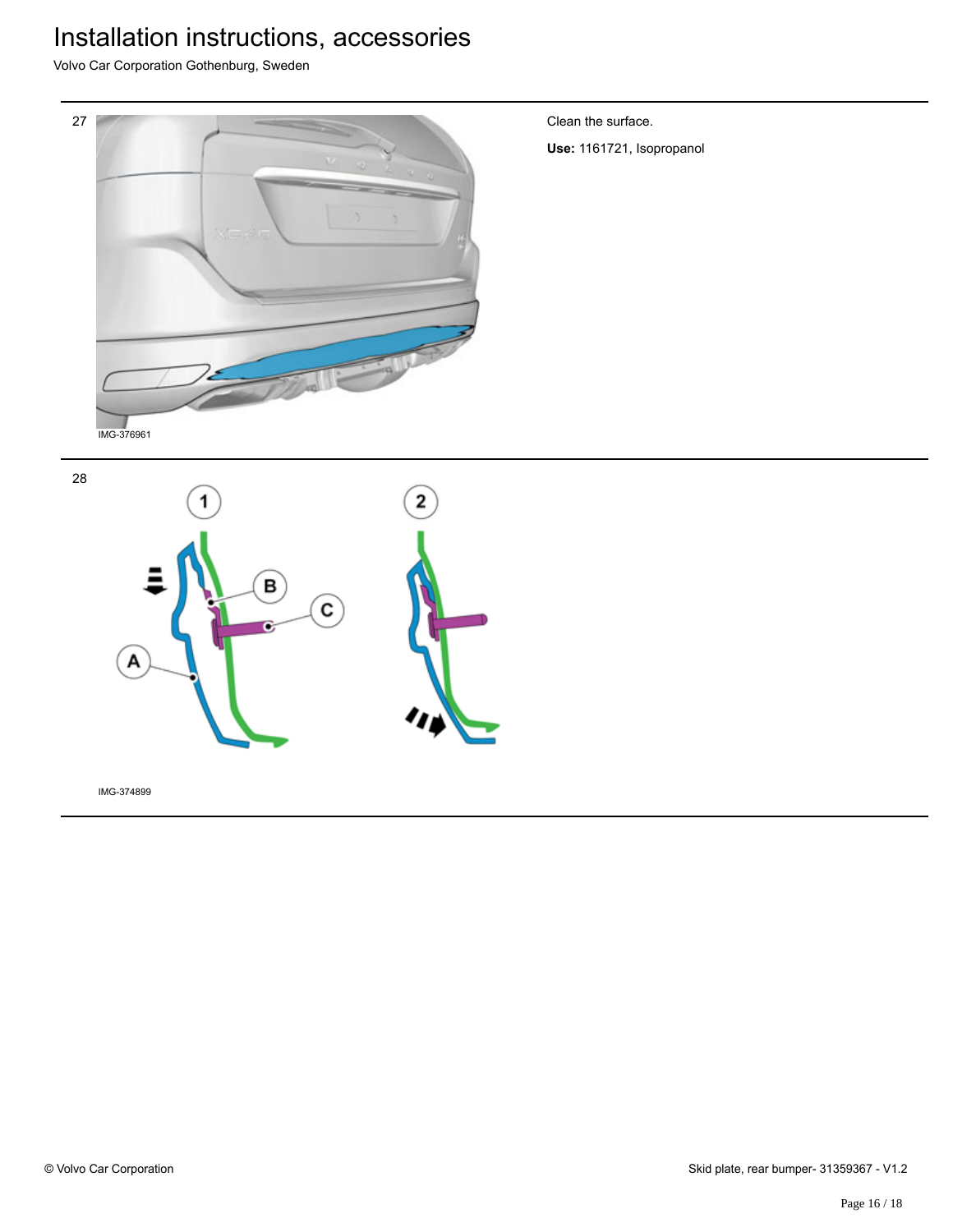Volvo Car Corporation Gothenburg, Sweden





Remove the protective film.

#### **Hint**

Press and apply pressure to the part over the tape for at least 20 seconds.